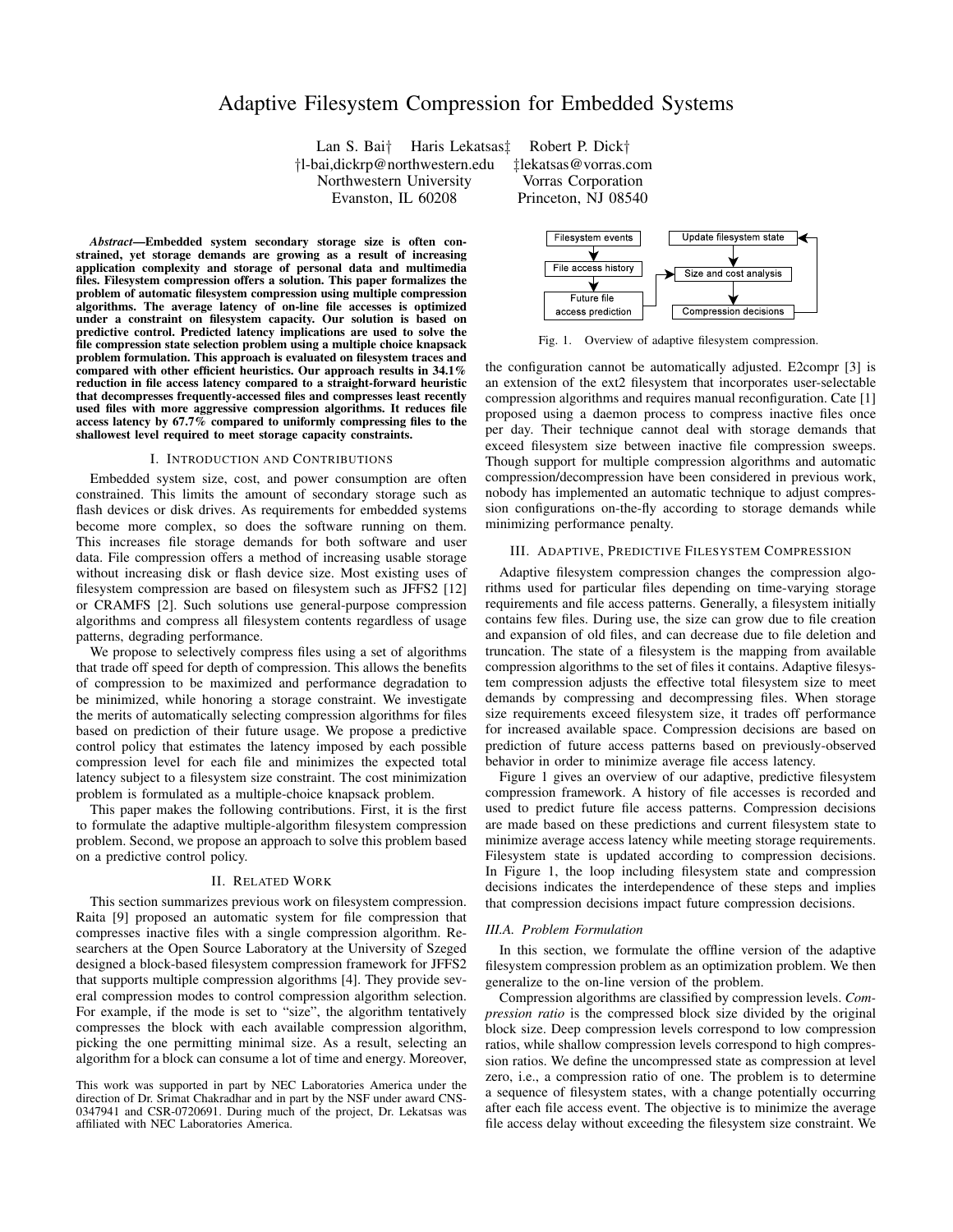TABLE I DEFINITION OF  $\tau(\epsilon)_a$ 

|              | $\theta_{\gamma}^{\epsilon}$ $\delta(\gamma, \epsilon - 1)$ |     | $\tau(\epsilon)_a$                                                                                                                                                         |
|--------------|-------------------------------------------------------------|-----|----------------------------------------------------------------------------------------------------------------------------------------------------------------------------|
| $\mathbf{r}$ | 0                                                           |     | $T_r \times r_{\epsilon}$                                                                                                                                                  |
| $\mathbf{r}$ | other than                                                  |     | $(T \times S_{\gamma}^{\epsilon} \times R_{\delta(\gamma,\epsilon-1)}^{\gamma} + S_{\gamma}^{\epsilon} \times D_{\delta(\gamma,\epsilon-1)})$                              |
|              | 0, 0                                                        |     | $+(\theta^{\epsilon}_{\gamma}\times (S^{\epsilon}_{\gamma}\times C_{\delta(\gamma,\epsilon)}+S^{\epsilon}_{\gamma}\times R^{\gamma}_{\delta(\gamma,\epsilon)}\times T_w))$ |
| W            | $\mathbf{\Omega}$                                           |     | $T_w \times r_{\epsilon}$                                                                                                                                                  |
| W            | other than                                                  |     | $(T\times S^\epsilon_\gamma \times R^\gamma_{\delta(\gamma,\epsilon-1)} + S^\epsilon_\gamma \times D_{\delta(\gamma,\epsilon-1)})$                                         |
|              | 0.0                                                         |     | $+(S_{\gamma}^{\epsilon} \times C_{\delta(\gamma,\epsilon)} + S_{\gamma}^{\epsilon} \times R_{\delta(\gamma,\epsilon)}^{\gamma} \times T_w)$                               |
| $\mathbf c$  | any                                                         | any |                                                                                                                                                                            |
| đ            | any                                                         | any |                                                                                                                                                                            |

assume that compression/decompression speed (in bytes per second) of a compression algorithm is the same for all files.

## Known:

- 1) F: set of all the files that ever exist in the filesystem.
- 2) B: absolute filesystem size.
- 3) E: set of all event times.
- 4) A: set of compression algorithms.
- 5)  $X$ : set of file operations. (read, write, create, delete)  $X = \{r, w, c, d\}.$
- 6)  $S_{\gamma}^{\epsilon}$ : original size of file  $\gamma$  after event  $\epsilon$ .  $\epsilon \in E$ .
- 7)  $T_w$ : period of data writes to storage device. (s/byte)
- 8)  $T_r$ : period of data reads from storage device. (s/byte)
- 9)  $R_{\alpha}^{\gamma}$ : compression ratio of compression algorithm  $\alpha$  on file  $\gamma$ .  $\alpha \in A$ .
- 10)  $C_{\alpha}$ : compression period (s/byte) of compressor  $\alpha$ .
- 11)  $D_{\alpha}$ : decompression period (s/byte) of compressor  $\alpha$ .
- 12)  $ρ_ε$ : file accessed at event  $ε$ .  $ρ_ε ∈ F$ .
- 13)  $\chi_{\epsilon}$ : file operation at event  $\epsilon$ .  $\chi(\epsilon) \in X$ .
- 14)  $r_{\epsilon}$ : requested data size of event  $\epsilon$ .

#### Variables:

- 1)  $\delta(\gamma, \epsilon)$ : state of file  $\gamma$  after event  $\epsilon$ .  $\delta(\gamma, \epsilon) \in A$
- 2)  $\theta_{\gamma}^{\epsilon}$ : whether file  $\gamma$  changes state after event  $\epsilon$ .  $\theta_{\gamma}^{\epsilon}$  is 1 if  $\delta(\gamma, \epsilon) \neq \delta(\gamma, \epsilon - 1)$
- 3)  $\tau(\epsilon)_o$ : execution time of changing the states of files other than the accessed file.
- 4)  $\tau(\epsilon)_a$ : access time of the accessed file, including time of changing the state of the accessed file.

The method for computing  $\tau(\epsilon)_a$  is shown in Table I. It is divided into six cases based on the previous compression state and whether the next state differ. We classify the cases to permit members of each case to share a cost function. Although we treat the uncompressed state as compression level 0, we make exceptions for estimating the cost at this level. If an uncompressed file is read without modifying its state, the access delay is merely the time required to transfer the requested data to memory. The second line shows the remaining cases for a file read operation. Either the file is compressed or the file's state is updated, resulting in the whole file being read into memory. If the file was compressed, it must also be decompressed. This corresponds to the first parenthesized term of the equation in the right column. The second part of the equation corresponds to the time required to update the file's state. It is zero when  $\theta_{\gamma}^{\epsilon}$  is zero, meaning that no state change occurs. The third row corresponds to writing to an uncompressed file without modifying its state, i.e., it is the data transfer time to the filesystem. In any other write request case, the file must be decompressed first and written back to storage even if its compression state does not change. When the contents of the file are modified, the whole file must be recompressed. Create (with zero size) and delete do not result in substantial data transfer so their access costs are zero. Delete changes the filesystem size requirement.

 $\tau(\epsilon)$ <sub>o</sub> is the sum of the costs of adjusting the states of other files immediately after event  $\epsilon$ . The computation is based on the

assumption that other files are not currently in memory.  $\tau(\epsilon)_{o}$ includes the time of transferring the files to memory, decompressing, recompressing, and sending them back to secondary storage. The equation for  $\tau(\epsilon)$ <sub>o</sub> follows:

$$
\tau(\epsilon)_{o} = \sum_{\gamma \neq \rho(\epsilon), \gamma \in F} \theta_{\gamma}^{\epsilon} \times (S_{\gamma}^{\epsilon} \times R_{\delta(\gamma, \epsilon-1)}^{\gamma} \times T_{r} + S_{\gamma}^{\epsilon} \times D_{\delta(\gamma, \epsilon-1)} + S_{\gamma}^{\epsilon} \times C_{\delta(\gamma, \epsilon)} + S_{\gamma}^{\epsilon} \times R_{\delta(\gamma, \epsilon)}^{\gamma} \times T_{w})
$$

Objective Function: The average access time of a given access sequence:

$$
T = \frac{1}{|E|} \sum_{\epsilon \in E} (\tau(\epsilon)_a + \tau(\epsilon)_o)
$$

Constraint: Secondary storage usage should be no more than the filesystem size  $B$  at all times.

$$
\forall \epsilon \in E : \sum_{\gamma \in F} S_{\gamma}^{\epsilon} \times R_{\delta(\gamma, \epsilon)}^{\gamma} \le B
$$

The problem can be classified as a mixed integer non-linear programming problem with linear constraints. For a problem instance containing  $n$  files,  $m$  compression levels, and an event sequence of length k, there are  $n \times m \times k$  variables and the solution space has a size of  $m^{nk}$ . Practical instances generally contain hundreds of files. Therefore, this problem is intractable for existing mixed integer programming solvers.

In the proceeding discussion, one complication was neglected. In reality, the filesystem compression problem must be solved on-line, without knowledge of future events.

## IV. A PREDICTIVE CONTROL POLICY BASED ON COST ESTIMATION AND COST MINIMIZATION

Optimally solving the problem defined in Section III-A is hard because the objective function depends on events that occur in the future and also filesystem state changes made in the future. We propose to break this loop by decomposing the problem to two subproblems: cost estimation and compression level selection. Cost estimation determines an expected latency for each file at each possible compression level based on current file state and future file access pattern. Compression level selection chooses a compression level for each file to minimize the total expected latency over all files in the filesystem under the filesystem size constraint.

# *IV.A. Cost Estimation*

In this section, we define a cost function to estimate the expected latency of setting a file to a particular compression level. The expected latency of a particular file state selection has two components. One is the performance penalty paid for updating the state of the file; it is zero if the state remains unchanged. The other is the latency of future accesses to the file starting from the updated compression state. Note that decompressing a file may require compressing other files to honor the size constraint. However, this cost function considers each file independently. The interference among different files will be handled in the solution to the second subproblem, in which size constraints are imposed so decompressing one file to a larger size leads to selecting a more aggressive compression algorithm for another file. The cost estimation function is defined as

$$
C(\gamma, \delta) = \text{modify\_cost}(\gamma, \delta) + N \times (F_w \times \text{write\_cost}(\gamma, \delta) + F_r \times \text{read\_cost}(\gamma, \delta))
$$
(1)

 $F_w$  and  $F_r$  are write and read frequencies for file  $\gamma$  in the next  $N$  events.  $N$  is a constant that indicates how many events into the future are considered during optimization. It is important to distinguish read and write operations because they have different impacts on performance. Writing to a compressed file requires both decompression and compression; compression is usually slower than decompression. Therefore, it can be more beneficial to decompress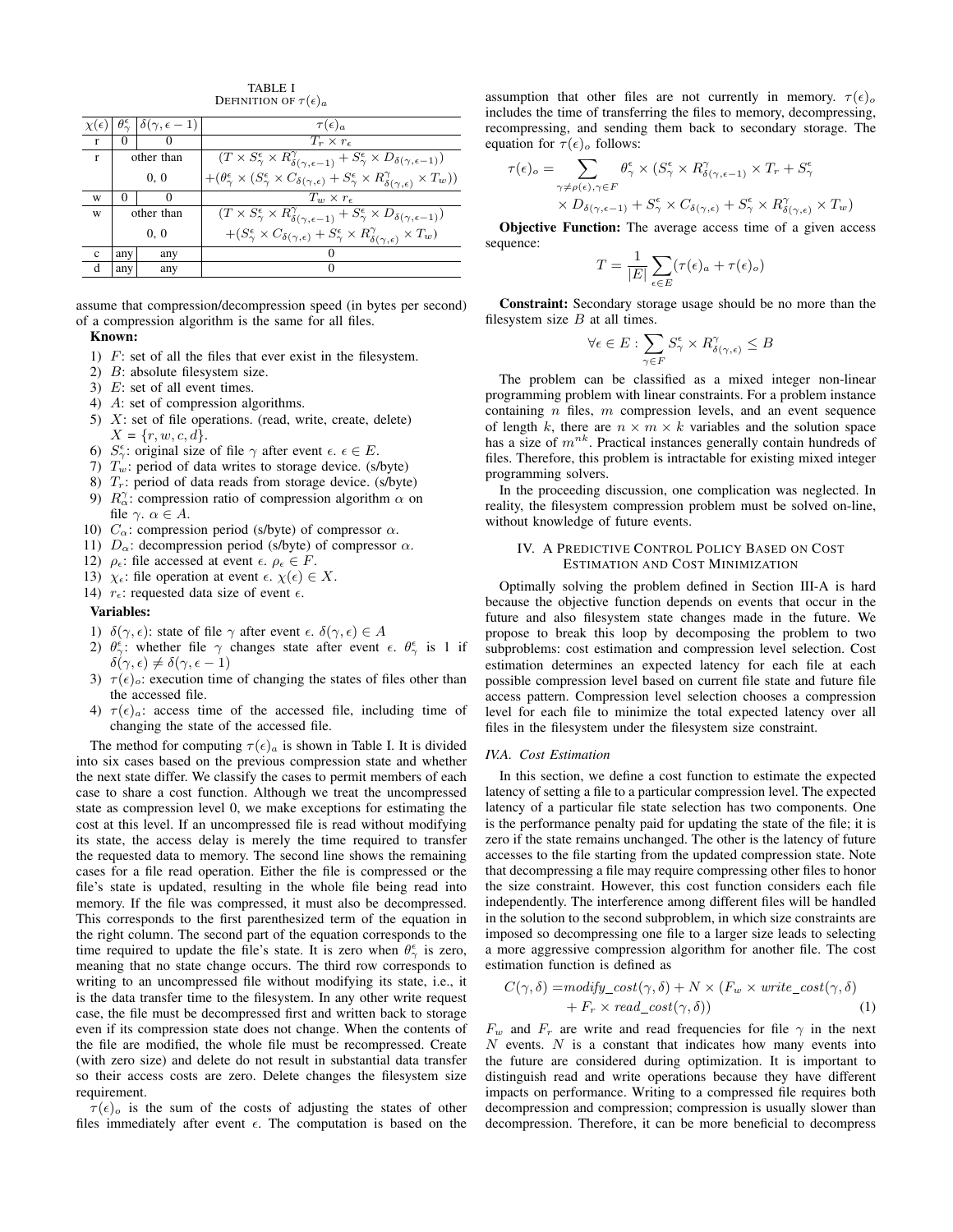a file if it will soon be written many times and decompression may not be necessary if the file will instead be read many times. N must be carefully selected to accurately estimate the impact of future file accesses. Equation 1 implies that the filesystem state stays the same during the next  $N$  events. A very large value of  $N$  decreases the accuracy of this assumption because the filesystem state will have more opportunity to change. On the other hand, very small values of  $N$  decrease accuracy as a result of underestimating the impact of current decisions on future accesses. 500 was experimentally determined to be a good value for N.

#### *IV.B. Prediction Model*

We propose to use the read and write frequencies in a history window to predict  $F_r$  and  $F_w$ . Other prediction methods were considered and evaluated, e.g., prediction with a weighted history window or universal prediction model. Despite the ability of more sophisticated prediction models to capture higher order process patterns, they do not bring improvements in prediction accuracy for this application compared to the proposed method. Though this prediction model assumes the file access request is a 0th order process, it works well with very low prediction error on real file access traces as demonstrated in Section V. Selecting the history window size involves a trade-off between considering sufficient history and capturing timevarying behavior. 200 was experimentally determined to be a good window size.

# *IV.C. Cost Minimization*

This section describes our method of selecting the compression states of all files in the filesystem to minimize the sum of expected latencies over all files under a constraint on used space. We formulate the problem as a multiple-choice knapsack problem (MCKP).

Let binary variable  $x_{i,j}$  indicate whether to compress file i to compression level  $j$ . Since each file can only be saved in one state, the sum of  $x_{i,j}$  for each file i is 1. Let  $C_{i,j}$  be the expected latency of compressing file i to compression level j, and let  $S_{i,j}$  be the effective size of file  $i$  at compression level  $j$ . The compression state selection problem follows:

minimize 
$$
\sum_{i \in F} \sum_{j \in A} C_{i,j} \times x_{i,j}
$$
  
subject to 
$$
\sum_{i \in F} \sum_{j \in A} S_{i,j} \times x_{i,j} \leq B,
$$

$$
x_{i,j} \in \{0,1\}, \ \forall i \in F \ \sum_{j} x_{i,j} = 1
$$
 (2)

The formulation in Equation 2 is very close to the MCKP problem. Given a number of sets, each containing multiple items, where each item is associated with a profit and a weight, the MCKP problem requires the selection of one item from each set. The selection is optimal when the total profit is maximized and the total weight of the selected items is below a constraint. A compression level selection problem instance can be converted to an MCKP problem instance by considering each potential compression level to be an item. The associated weight is the effective size of the file at this compression level. The associated profit is the reduction in expected latency compared to longest latency. For example, if  $C_{ij}$  is the expected latency for compressing file  $i$  to level  $j$ , then the corresponding profit  $P_{ij}$  is max $\{C_{ij}, j \in A\} - C_{ij}$ . MCKP is  $N \mathcal{P}$ -hard. Fortunately, this problem has received substantial attention and a number of algorithms were developed to solve it in pseudo-polynomial time [8, 10]. We adopted Pisinger's algorithm for the MCKP problem.

#### V. EXPERIMENTAL RESULTS

We evaluate the proposed filesystem compression technique on a number of filesystem traces. First we describe our trace-driven simulation environment based on the processor and filesystem of a

|       |        | TABLE II<br><b>FILE TRACES</b> |       |        |
|-------|--------|--------------------------------|-------|--------|
| Trace | Length | Number of files                | Reads | Writes |
|       | 3970   | 132                            | 3540  | 430    |
| 2     | 5791   | 156                            | 5329  | 462    |
| 3     | 4465   | 139                            | 3872  | 593    |
|       | 5604   | 109                            | 5263  | 341    |
| 5     | 6569   | 225                            | 5760  | 809    |

TABLE II

TABLE III COMPRESSED FILESYSTEM ACCESS TIMES (S)

| Trace          | Size  | Random  | Uniform | LRU     | F MCKP | Oracle |
|----------------|-------|---------|---------|---------|--------|--------|
|                | bound | Promote |         | Promote |        | F MCKP |
|                | 0.6   | 12.51   | 7.83    | 5.09    | 4.28   | 4.26   |
| 1              | 0.5   | 22.69   | 7.83    | 5.09    | 4.62   | 4.57   |
| 1              | 0.4   | 34.90   | 17.16   | 11.75   | 6.47   | 6.17   |
| 2              | 0.6   | 23.21   | 28.62   | 17.09   | 16.23  | 16.73  |
| 2              | 0.5   | 39.17   | 28.62   | 17.12   | 16.30  | 16.81  |
| 2              | 0.4   | 120.57  | 60.90   | 37.74   | 22.83  | 21.55  |
| 3              | 0.6   | 20.12   | 16.66   | 5.84    | 4.23   | 4.22   |
| 3              | 0.5   | 32.61   | 16.66   | 6.67    | 5.14   | 4.66   |
| 3              | 0.4   | 50.99   | 34.41   | 14.24   | 10.79  | 6.01   |
| $\overline{4}$ | 0.6   | 31.02   | 24.19   | 12.02   | 8.32   | 7.98   |
| $\overline{4}$ | 0.5   | 41.35   | 49.15   | 26.00   | 12.20  | 9.90   |
| 4              | 0.4   | 100.55  | 49.15   | 44.28   | 21.35  | 16.53  |
| 5              | 0.6   | 26.62   | 42.61   | 13.00   | 7.62   | 7.64   |
| 5              | 0.5   | 51.89   | 81.67   | 27.83   | 11.46  | 10.37  |
| 5              | 0.4   | 110.43  | 81.67   | 54.82   | 49.43  | 40.58  |

cellphone platform. We then describe several heuristics and present experimental results.

#### *V.A. Evaluation Environment / Experimental Setup*

We used file access traces as our benchmarks. A trace is a sequence of filesystem operations. Each record contains information such as file path, file size, file operation, etc. Unfortunately, there are no publicly-available file traces collected from embedded systems. We therefore used trace data from DFSTrace [6]. We chose one set of their traces, mozart, which provide system-level information. The properties of the five parsed traces are shown in Table II. The five dominant file types appearing in real cellular phone filesystems were considered: executable, image, bitmap, configuration file, and English text. We assigned each file in the trace a type according to the file type distribution from the filesystem on a cellular phone prototype. To determine the initial compression levels of all files, we compressed all files to the shallowest level permitting the capacity restriction to be met. We considered three compression algorithms: LZO, GZIP, and Burrows-Wheeler transform (BWT). We tested their performances on an embedded system with a 400 MHz Intel XScale processor. The average compression ratio for each type of file was experimentally measured. Flash read and write rates were determined to be 9 MB/s and 6 MB/s respectively based on data given in flash memory datasheets [5, 11]. We wrote a program to parse the trace, implement the evaluated heuristics, and compute the average access latency. The original MCKP code [7] solved self-generated random test cases. We modified it to accept problem instances from our filesystem prediction infrastructure.

## *V.B. Accuracy of Frequency Prediction Technique*

To evaluate the effectiveness of our file access frequency prediction method, we compute the absolute prediction error defined as

$$
e = \frac{\sum_{\epsilon \in E, \gamma \in F} (|f_r(\gamma, \epsilon) - f_r \prime(\gamma, \epsilon)| + |f_w(\gamma, \epsilon) - f_w \prime(\gamma, \epsilon)|)}{N \times M}
$$

 $f_r(\gamma, \epsilon)$  and  $f_w(\gamma, \epsilon)$  are the actual frequencies of reads and writes to file  $\gamma$ .  $f_r'(\gamma, \epsilon)$  and  $f_w'(\gamma, \epsilon)$  are the predicted values. N is number of events in each file trace. M is the number of files. As can be seen from the results in Table IV, the average error is 0.0045. This indicates that our prediction method is very accurate.